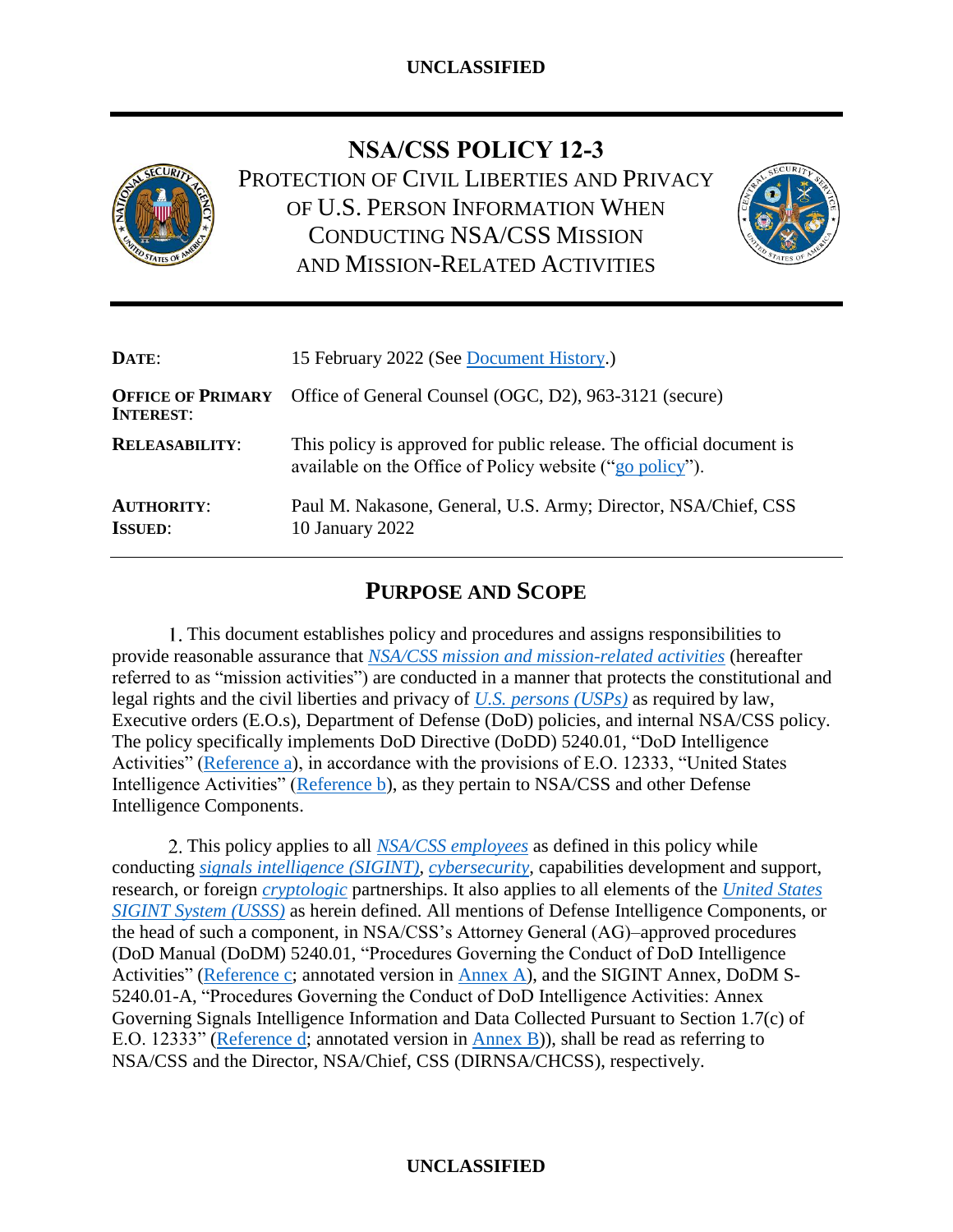## **POLICY**

3. In accordance with E.O. 12333 [\(Reference b\)](#page-7-1), National Security Directive (NSD) 42, "National Policy for the Security of National Security Telecommunications and Information Systems" [\(Reference e\)](#page-8-2), and DoDD 5100.20, "National Security Agency/Central Security Service (NSA/CSS)," known as the NSA/CSS Charter [\(Reference f\)](#page-8-3), NSA/CSS shall conduct these mission activities, or any others as assigned in law, policy, or other issuance:

a. SIGINT. The SIGINT mission of NSA/CSS and the USSS is to collect, process, analyze, produce, and disseminate *[SIGINT information](#page-11-2)* for foreign intelligence and counterintelligence purposes in order to support national and departmental missions as well as support to military operations and the identification of foreign cyber threats to U.S. national security systems (NSS) and critical infrastructure. NSA/CSS shall intentionally collect foreign communications. NSA/CSS may intentionally collect USP communications only pursuant to the Foreign Intelligence Surveillance Act (FISA) [\(Reference g\)](#page-8-4) or to the procedures contained in DoDM 5240.01 [\(Reference c\)](#page-8-0) and the SIGINT Annex, DoDM S-5240.01-A [\(Reference d\)](#page-8-1).

b. Cybersecurity. The cybersecurity mission of NSA/CSS is to discover, prevent, mitigate, and eradicate cyber threats to or vulnerabilities of NSS, DoD, and the Defense Industrial Base (DIB) and to provide products and services to safeguard those information systems. In many circumstances, activities undertaken by NSA/CSS for cybersecurity purposes may also include intelligence activities under DoD authorities. Questions regarding the applicability of DoDM 5240.01 [\(Reference c\)](#page-8-0) or other authorities referenced in this policy should be directed to the NSA Office of General Counsel (OGC, D2).

1) E.O. 12333 [\(Reference b\)](#page-7-1) affirms DIRNSA's role as National Manager for NSS as designated and defined in NSD 42 [\(Reference e\)](#page-8-2). In addition, E.O. 13587, "Structural Reforms To Improve the Security of Classified Networks and the Responsible Sharing and Safeguarding of Classified Information" [\(Reference](#page-8-5)  [h\)](#page-8-5), designates the Secretary of Defense and DIRNSA/CHCSS as the joint Executive Agent for Safeguarding Classified Information on Computer Networks and supplements the responsibilities and authorities of DIRNSA/CHCSS as the National Manager for NSS under NSD 42 [\(Reference e\)](#page-8-2). DoD Instruction (DoDI) 8500.01, "Cybersecurity" [\(Reference i\)](#page-8-6), and other DoD policies direct NSA/CSS to provide a wide array of cybersecurity support and services to DoD components.

2) As authorized by the DoD Chief Information Officer [\(Reference j\)](#page-8-7), NSA/CSS shares *[cybersecurity information](#page-10-3)* and cyber threat information, network security, and mitigation guidance directly with DIB entities, including technology companies and cybersecurity service providers who support the DIB, and provides cybersecurity assistance to DIB entities and their service providers upon request.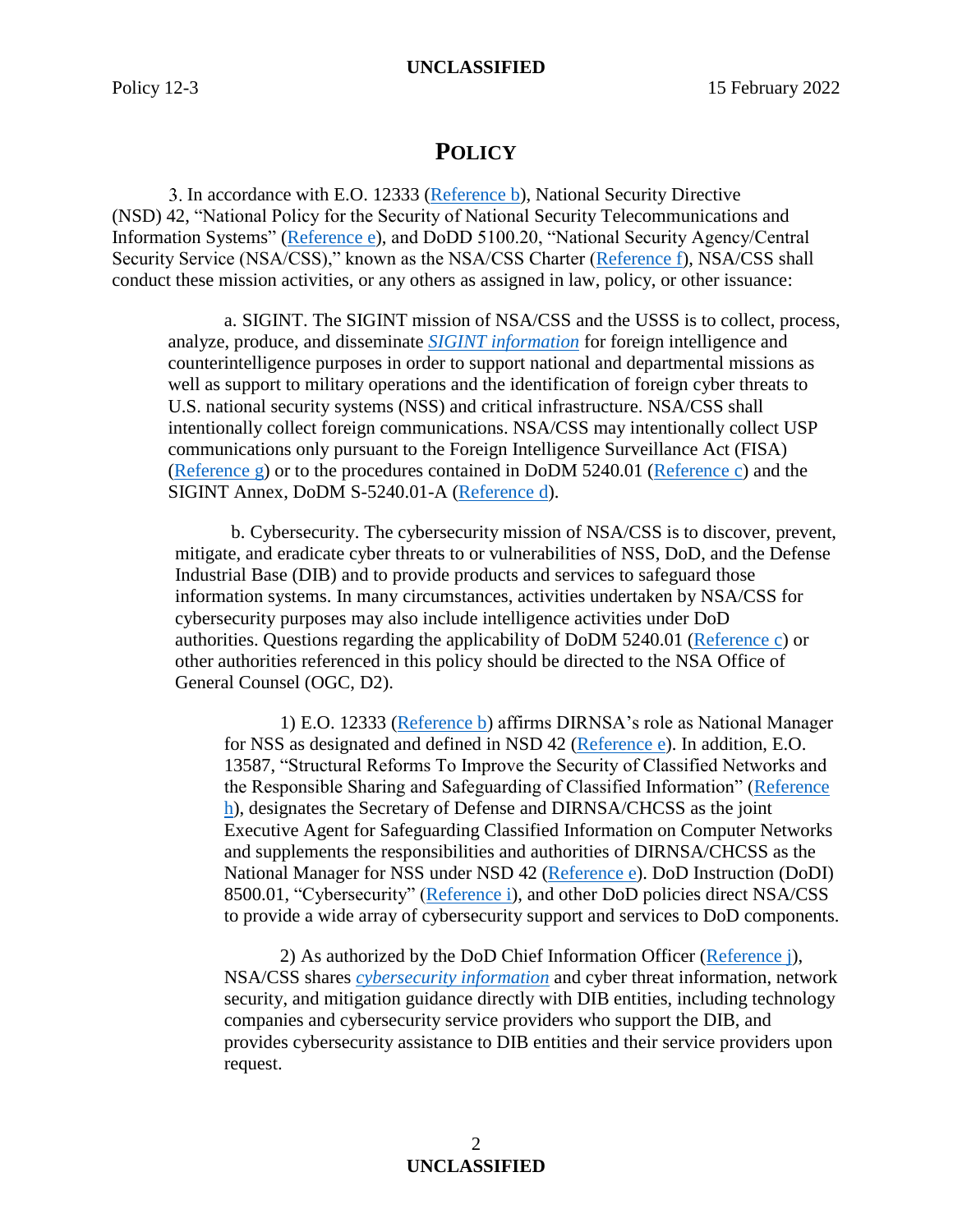3) DoDI 8560.01, "Communications Security (COMSEC) Monitoring" [\(Reference k\)](#page-8-8), designates DIRNSA/CHCSS as the DoD focal point for COMSEC monitoring of official U.S. Government telecommunications in accordance with the National Manager responsibilities. COMSEC monitoring is subject to separate AG-approved procedures.

NSA/CSS shall protect the constitutional and legal rights and the civil liberties and privacy of USPs during the conduct of mission activities, consistent with the U.S. Constitution. NSA/CSS provides appropriate transparency into the civil liberties and privacy protections applied to mission activities in accordance with Intelligence Community Directive 107, "Civil Liberties, Privacy, and Transparency" [\(Reference l\)](#page-8-9). mission activities shall be conducted in strict compliance with the law, E.O.s and their implementing procedures, and other applicable policies, directives, or issuances, including the Privacy Act of 1974 [\(Reference m\)](#page-8-10), where that act applies.

<span id="page-2-0"></span>Policies and procedures governing mission activities that involve the collection of *[operations information](#page-11-3)* or *[operations data](#page-11-4)* are as follows:

a. All SIGINT activities (e.g., SIGINT, SIGINT support to cybersecurity, testing and training on *[electronic surveillance](#page-10-4)* equipment, and support to military exercises) undertaken by NSA/CSS or the USSS using electronic surveillance and that implicate the privacy expectations in the Fourth Amendment (i.e., communications intelligence (COMINT)) are governed by DoDM 5240.01 [\(Reference c\)](#page-8-0) and either the SIGINT Annex [\(Reference d\)](#page-8-1) or FISA [\(Reference g\)](#page-8-4). SIGINT information collected under FISA [\(Reference g\)](#page-8-4) that is subject to Foreign Intelligence Surveillance Court–approved procedures shall be handled according to those procedures.

b. All SIGINT activities undertaken by NSA/CSS or the USSS that do not implicate the Fourth Amendment (e.g., direction finding, TechSIGINT (technical SIGINT), ELINT (electronic intelligence), FISINT (foreign instrumentation signals intelligence), non-communications and non-communications related data) are governed by Procedures 1 through 4 of DoDM 5240.01 [\(Reference c\)](#page-8-0) unless they include COMINT or otherwise implicate the Fourth Amendment.

c. All mission activities undertaken by NSA/CSS or the USSS that acquire *[information supporting cryptologic operations](#page-10-5)* (e.g., information that is publicly available, voluntarily provided from *[cooperating sources](#page-9-0)* (including forensics and commercially purchased data)) are governed by Procedures 1 through 4 of DoDM 5240.01 [\(Reference c\)](#page-8-0).

d. All COMSEC monitoring activities undertaken by NSA/CSS shall be conducted in accordance with the National Telecommunications and Information Systems Security Directive No. 600, "Communications Security (COMSEC) Monitoring" [\(Reference n\)](#page-8-11), and all applicable NSA/CSS policies.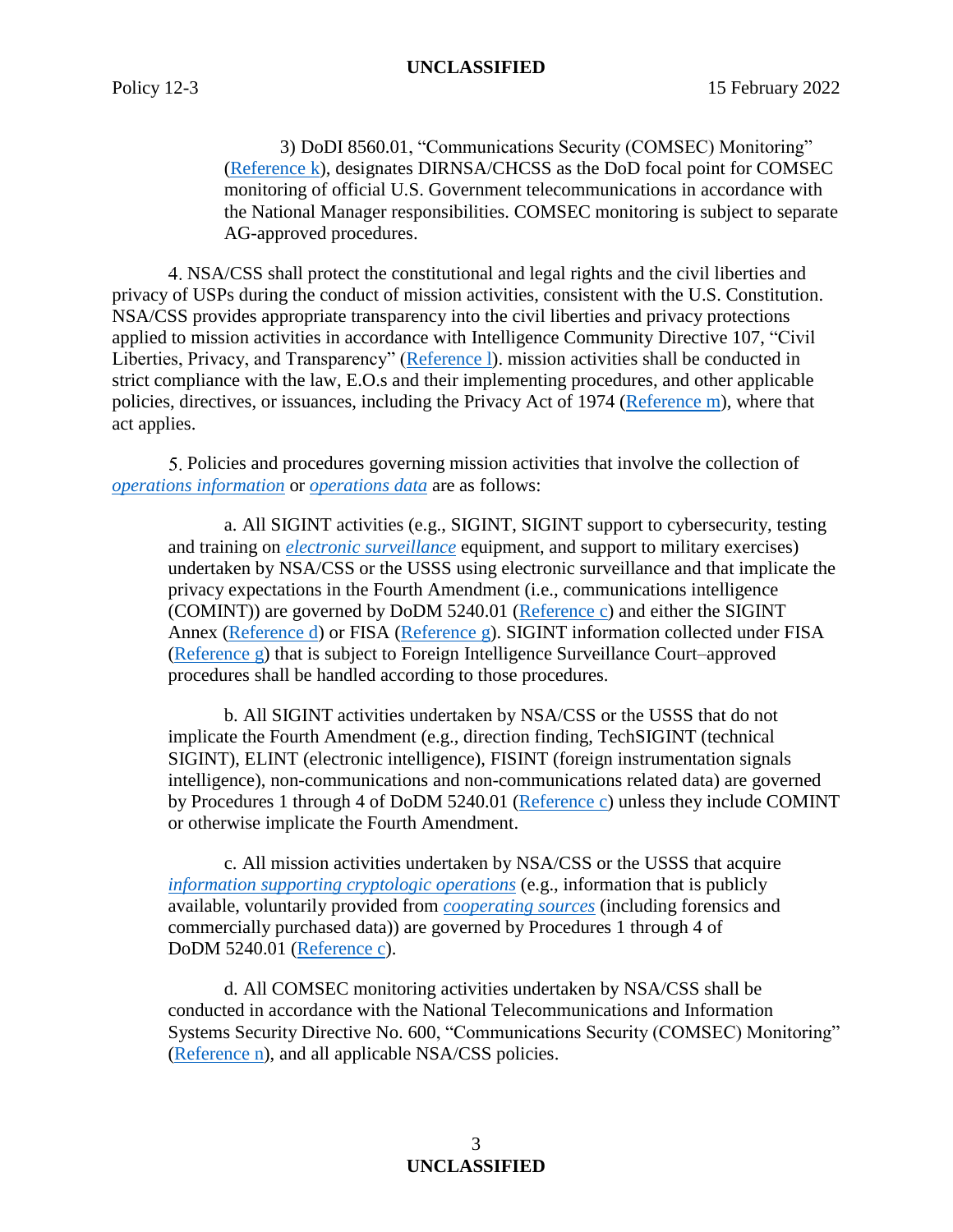e. Activities undertaken by NSA/CSS supporting the Defense Industrial Base Cybersecurity Program are subject to the DoD Chief Information Officer Memorandum [\(Reference j\)](#page-8-7), including implementing guidance or agreements for the protection of USP information (USPI) consistent with DoDM 5240.01 [\(Reference c\)](#page-8-0).

f. Cybersecurity activities undertaken by NSA/CSS fulfilling the responsibilities of the National Manager are not governed by DoDM 5240.01 [\(Reference c\)](#page-8-0) but are subject to the Privacy Act [\(Reference m\)](#page-8-10) and other applicable laws, regulations, or policies. However, it should be noted that DoDM 5240.01 [\(Reference c\)](#page-8-0) governs any instance when mission activities involve the use of funds appropriated for intelligence activities, including any instance when *[cybersecurity information](#page-10-3)* is made accessible for NSA/CSS intelligence analysis, use, etc. conducted pursuant to E.O. 12333 [\(Reference b\)](#page-7-1).

g. All capabilities activities (e.g., processing data, developing analytics, fielding systems) undertaken by NSA/CSS that use operations information are governed by the approved procedures that are applicable to any information used to support the capabilities as enumerated in [paragraphs 5.a–d.](#page-2-0)

h. All activities supporting foreign cryptologic partnerships—for either the SIGINT or the cybersecurity mission—undertaken by NSA/CSS or the USSS that use operations information are governed by the approved procedures applicable to the information under the partnership as enumerated in [paragraphs 5.a–d.](#page-2-0)

i. All research activities undertaken by NSA/CSS that use operations information are governed by the approved procedures applicable to the information used to support the research as enumerated in [paragraphs 5.a–d.](#page-2-0)

Before beginning any activity that may involve human subject research, approval must be obtained from the NSA/CSS HRPP (Human Research Protection Program) (["go HSR"](https://rdweb.sp.web.nsa.ic.gov/Orgs/RP/Pages/human_subjects.aspx)) in accordance with DoDI 3216.02, "Protection of Human Subjects and Adherence to Ethical Standards in DoD-Conducted and -Supported Research" [\(Reference o\)](#page-8-12), and NSA/CSS Policy 10-10, "Protecting Human Subjects of Research" [\(Reference p\)](#page-8-13). The subjects' informed *[consent](#page-9-1)* shall be documented as required by DoDI 3216.02 and NSA/CSS Policy 10-10 [\(References o](#page-8-12) and p).

*[Business information](#page-9-2)* containing USPI that supports the SIGINT and cybersecurity missions and authorized functions of NSA/CSS, including research, development, and other supporting and enabling mission activities, may be collected for *[administrative purposes](#page-9-3)* pursuant to Procedure 2 of DoDM 5240.01 [\(Reference c\)](#page-8-0). NSA/CSS may generate business information (i.e., information that is not derived from mission collection) to support its mission activities. All of this business information is not subject to the collection, query, retention, or dissemination requirements in Procedures 2 through 4 of DoDM 5240.01 [\(Reference c\)](#page-8-0) but may be subject to other laws, E.O.s, or NSA/CSS policies.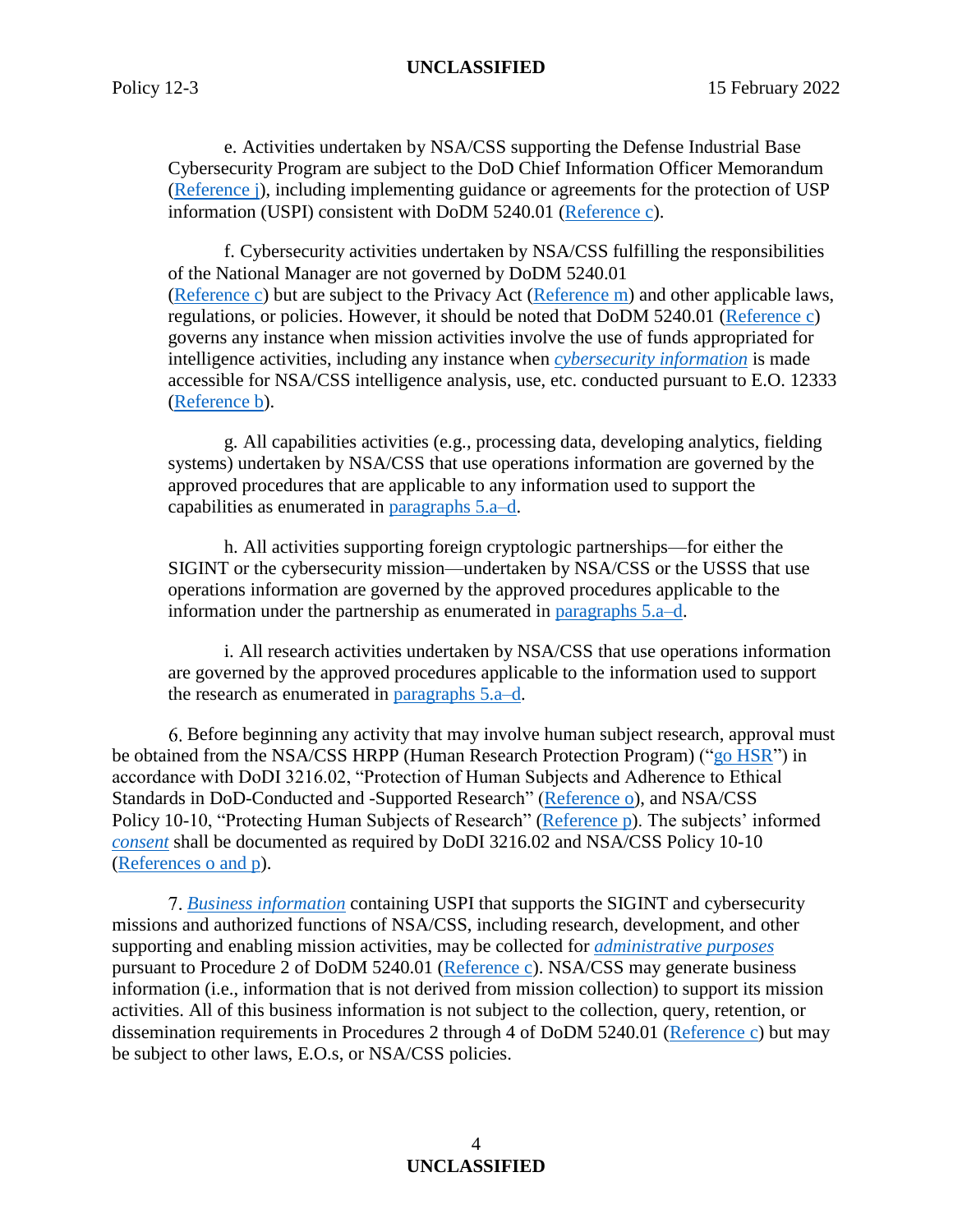NSA/CSS employees and members of the USSS must ensure that any USPI acquired with consent (either from a person or an organization)—to support a SIGINT or cybersecurity mission activity or for research functions—is appropriate for the purposes for which it is collected. The consent agreement, if required, must be express and documented in written or electronic form (e.g., consent form, template, email, terms of service, user agreement), unless exigent circumstances exist and a written or electronic consent is not feasible, in which case consultation with the NSA OGC (D2) is required before initiating collection. All consent agreements must be approved by the appropriate NSA/CSS official before targeting, collection, or querying can occur. Official consent form templates, staffing documents, and additional guidance related to individual consents may be found at ["go consensual.](https://siteworks.web.nsa.ic.gov/iia/consensual-collection/)"

## **RESPONSIBILITIES**

## **NSA Office of General Counsel (OGC, D2)**

9. The NSA OGC (D2) shall:

a. In coordination with the Chief of Compliance (P7) and in consideration of the NSA Inspector General's (IG, I) independent oversight activities, conduct appropriate oversight to prevent or detect violations of DoDD 5240.01 [\(Reference a\)](#page-7-0), E.O. 12333 [\(Reference](#page-7-1) b), this policy, and related laws, constitutional rights, E.O.s, directives, and regulations;

b. In coordination with the Chief of Compliance and the Director, Civil Liberties, Privacy, and Transparency (CLPT, D5), review and assess reports of activities that they have reason to believe may be unlawful or contrary to E.O.s or Presidential directives and of other *[questionable intelli](#page-11-5)*g*ence activities (QIAs)* or *[significant or highly sensitive](#page-11-6)  matters [\(S/HSMs\)](#page-11-6)* and provide other reports or information that the Intelligence Oversight Board (IOB) of the President's Intelligence Advisory Board or the DoD Senior Intelligence Oversight Official (DoD SIOO) requires;

c. Provide legal advice and assistance to all NSA/CSS employees and USSS elements regarding the mission activities covered by this policy;

d. Cooperate with NSA/CSS IG oversight of mission activities;

e. Assist the Chief of Compliance with development and execution of the NSA/CSS Comprehensive Mission Compliance Program;

f. Advise appropriate NSA/CSS organizations of new legislation and case law that may have an impact on NSA/CSS missions, functions, operations, activities, or practices;

g. Prepare any proposed changes to existing procedures or new procedures required by E.O 12333 [\(Reference b\)](#page-7-1), FISA [\(Reference g\)](#page-8-4), or any other legal authorities;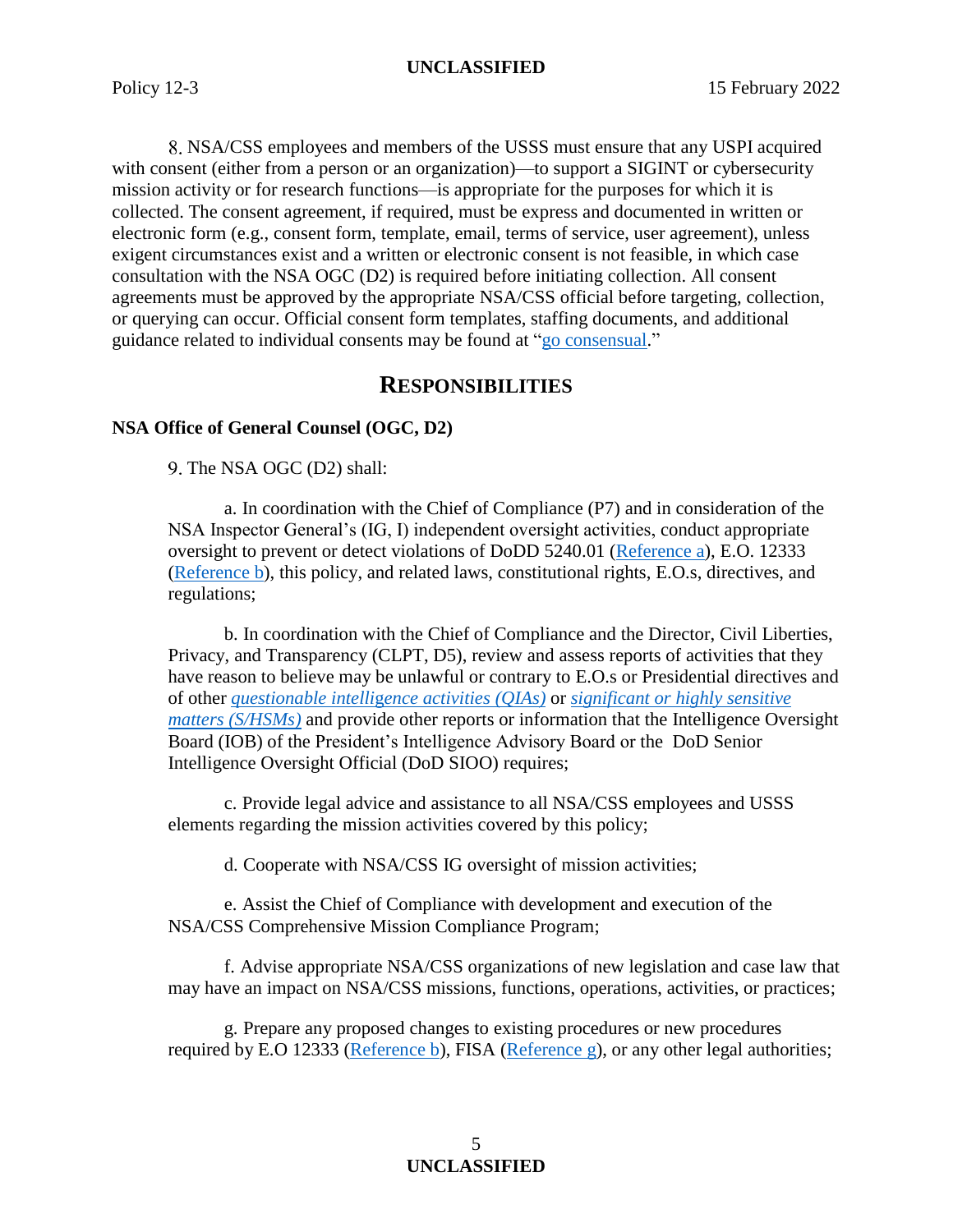h. Prepare and process applications for authority to conduct collection pursuant to FISA [\(Reference g\)](#page-8-4); and

i. Process requests from any Defense Intelligence Component, including NSA/CSS, for authority to use signals as described in DoDM 5240.01 [\(Reference c\)](#page-8-0), paragraph 3.5.i.(1), "Developing, Testing, and Calibrating Electronic Equipment," for periods in excess of 90 days in the development, test, or calibration of electronic equipment that can intercept communications and other electronic surveillance equipment. Forward processed requests to the AG for approval when required.

### **Director, Civil Liberties, Privacy, and Transparency (CLPT, D5)**

10. The Director, CLPT (D5) shall:

a. Serve as the senior official responsible for the protection of civil liberties and privacy in accordance with NSA/CSS Policy 12-1, "NSA/CSS Civil Liberties and Privacy Program" [\(Reference q\)](#page-8-14);

b. Advise NSA/CSS senior leaders and mission managers regarding the protection of civil liberties and privacy, including reviewing new and novel uses of existing authorities and providing guidance related to AG-approved USP privacy procedures and FISA procedures in accordance with section 2000ee-1 of title 42 of the United States Code, "Privacy and Civil Liberties Officers" [\(Reference r\)](#page-8-15), and DoDM 5240.01 [\(Reference c\)](#page-8-0); and

c. In coordination with the NSA OGC (D2) and Compliance (P7), review and assess QIAs and S/HSMs and coordinate with the NSA/CSS Intelligence Oversight Officer (IOO) on its reports to the DoD SIOO. Reviews shall consider civil liberties and privacy impact even if the mission activity has been deemed to be compliant.

#### **NSA/CSS Intelligence Oversight Officer (NSA/CSS IOO)**

11. The NSA/CSS IOO shall:

a. Assist DIRNSA/CHCSS with conducting intelligence oversight in accordance with DoDD 5148.13, "Intelligence Oversight" [\(Reference s\)](#page-8-16);

b. Establish a process for reporting mission compliance *[incidents](#page-10-6)*, QIAs, or S/HSMs, which shall include engaging with CLPT (D5) for the assessment of civil liberty issues and, in partnership with the OGC (D2), coordinating their reporting externally to the DoD SIOO; and

c. Report annually to the DoD SIOO on behalf of DIRNSA/CHCSS on special circumstances collection in accordance with NSA/CSS Policy Memorandum 2021-01, "Special Circumstances: Guidance for Intelligence Collection of U.S. Person Information" [\(Reference u\)](#page-9-4), and DoDM 5240.01 [\(Reference c\)](#page-8-0) on approved special circumstances collection activities.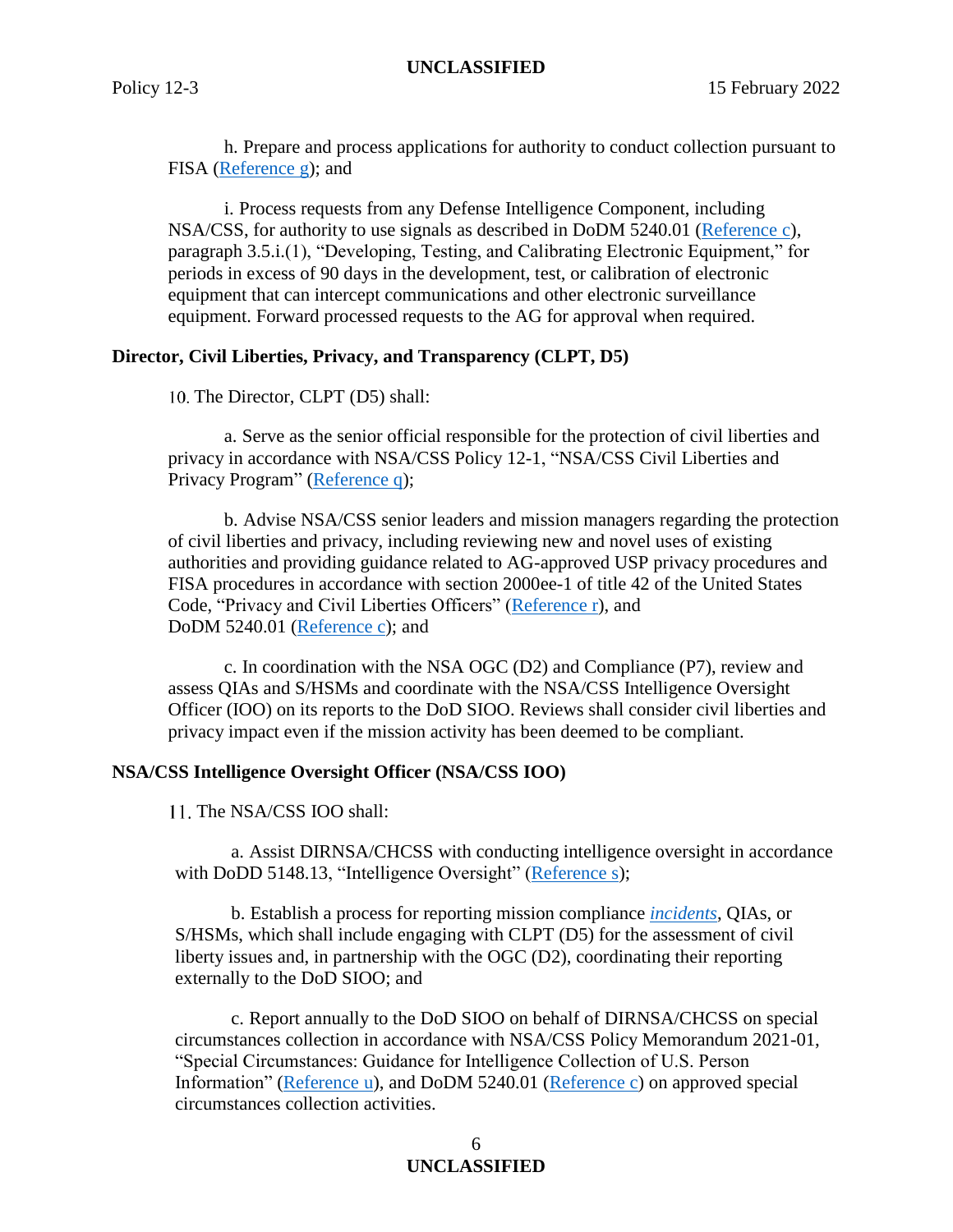## **Chief of Compliance (P7)**

12. The Chief of Compliance (P7) shall:

a. Serve as the Agency focal point and authority for programs of compliance over NSA/CSS mission activities and as the IOO in accordance with NSA/CSS Policy 12-2, "NSA/CSS Mission Compliance and Intelligence Oversight" [\(Reference t\)](#page-9-5);

b. Coordinate with the National Cryptologic School (A2) to develop annual compliance training for all NSA/CSS employees and members of the USSS with mission requirements and access to operations information and operations data;

c. Establish incident reporting procedures to be followed by *[directors](#page-10-7)*, extended Enterprise commanders/chiefs, and NSA/CSS representatives regarding their activities and practices as they relate to the Agency's assigned mission activities; and

d. In coordination with the NSA OGC (D2) and CLPT (D5), forward to the IOB of the President's Intelligence Advisory Board—through the DoD SIOO—reports of activities that they have reason to believe may be unlawful or contrary to E.O.s or Presidential directives and of other QIAs or S/HSMs and provide other reports or information that the IOB or the DoD SIOO requires.

### **NSA/CSS Inspector General (IG, I)**

13. The NSA/CSS IG (I) shall, consistent with the Inspector General Act of 1978, as amended [\(Reference v\)](#page-9-6), conduct appropriate oversight and inspections of NSA/CSS mission activities to prevent or detect violations of DoDD 5240.01 [\(Reference a\)](#page-7-0), E.O. 12333 [\(Reference b\)](#page-7-1), this policy, and related laws, constitutional rights, E.O.s, directives, and regulations.

#### **Directors, NSA/CSS Chief of Staff, Extended Enterprise Commanders/Chiefs**

14. Directors, the NSA/CSS Chief of Staff, and extended Enterprise commanders/chiefs shall:

a. Recognize, understand, and execute NSA/CSS cryptologic authorities in a compliant manner; manage, monitor, and perform mission activities in a manner consistent with the provisions of law and policy that are designed to protect civil liberties and privacy [\(Reference t\)](#page-9-5);

b. Make training available to NSA/CSS employees and members of the USSS who have access to operations information regarding DoDD 5148.13 [\(Reference s\)](#page-8-16), DoDM 5240.01 [\(Reference c\)](#page-8-0), the SIGINT Annex [\(Reference d\)](#page-8-1), and this policy on the requirements for collecting, processing, querying, retaining, and disseminating information;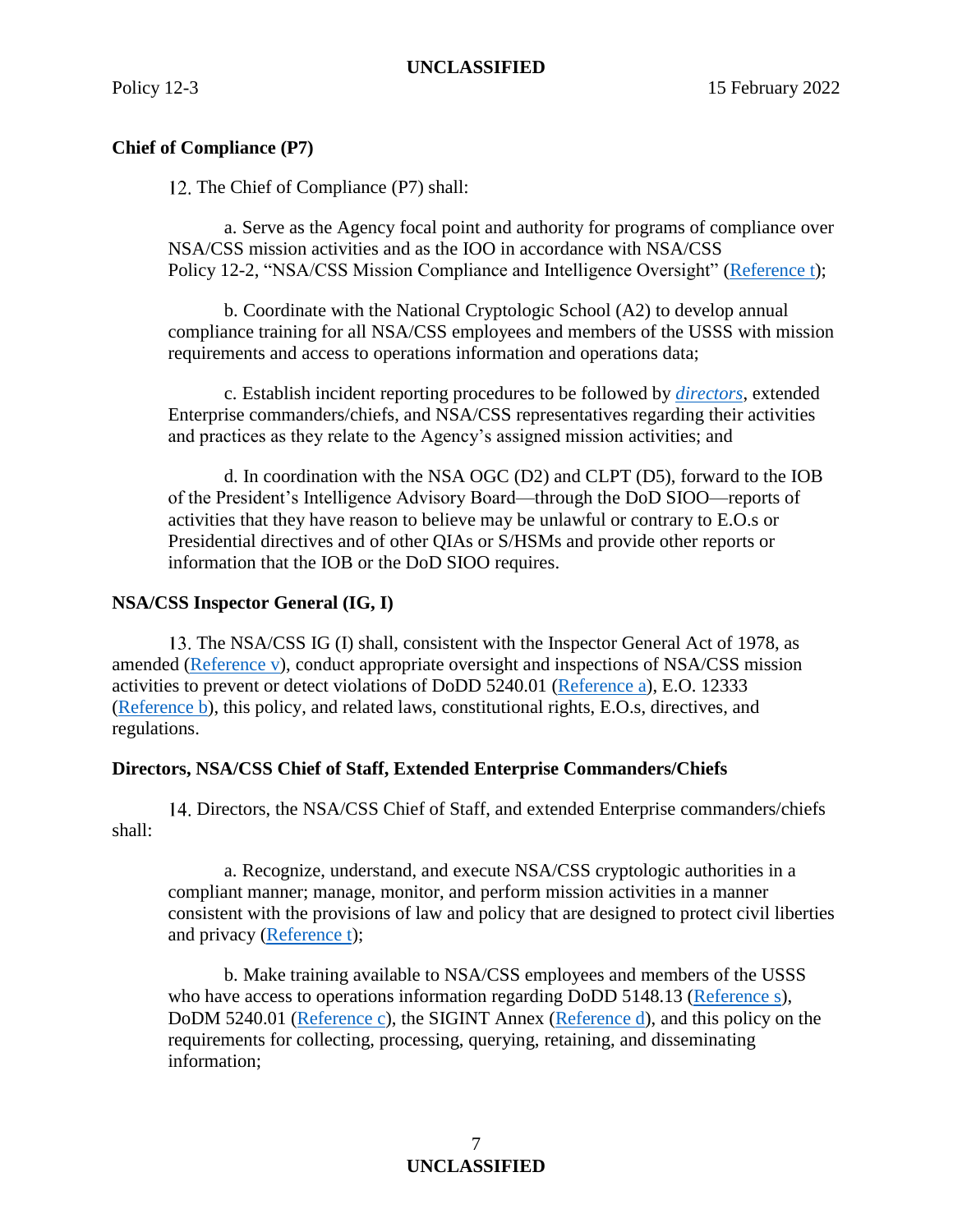c. Ensure that NSA/CSS employees involved in COMSEC monitoring are familiar with NSA/CSS Policy 3-1, "Information Assurance Monitoring" [\(Reference w\)](#page-9-7);

d. Apply the provisions of this policy to all mission activities under their cognizance and ensure that all publications (e.g., U.S. SIGINT directives, national COMSEC instructions, NSA/CSS management and administrative publications) and instructions for which they are responsible are in compliance with this policy;

e. Conduct a periodic review of the mission activities and practices conducted in or under the cognizance of their respective organizations to ensure consistency with the laws and authorities listed in the references section of this policy;

f. Ensure that all new major requirements levied on NSA/CSS and the USSS or internally generated NSA/CSS requirements for mission activities are considered for review and approval by the NSA OGC (D2) and CLPT (D5) as required and comport with Compliance (P7) requirements and controls;

g. Ensure that the NSA OGC (D2) reviews mission activities that may raise a question of law or regulation before their acceptance or execution;

h. Ensure that necessary special security clearances and access authorizations are provided to the NSA OGC (D2), the IG (I), CLPT (D5), and the Chief of Compliance (P7) in order to enable them to meet their assigned responsibilities; and

i. Report as required in this policy and otherwise assist the NSA/CSS IOO and NSA OGC (D2) with carrying out their responsibilities.

### **NSA/CSS Employees and Members of the United States Signals Intelligence System (USSS):**

NSA/CSS employees and members of the USSS shall:

a. Comply with the procedures outlined in DoDM 5240.01 [\(Reference c\)](#page-8-0) and, when applicable, its classified SIGINT Annex [\(Reference d\)](#page-8-1);

b. Complete all required compliance training and ensure that all required documentation (e.g., precondition agreements for memorandums of understanding/ memorandums of agreement) is approved before data access is granted; and

c. Report incidents, QIAs, and/or S/HSMs in accordance with NSA/CSS Policy 12-2 [\(Reference t\)](#page-9-5).

## **REFERENCES**

<span id="page-7-0"></span>a. [DoDD 5240.01,](https://policy.sp.web.nsa.ic.gov/PolicyDepot/DoDD%205240.01%2020140827.pdf) "DoD Intelligence Activities," dated 27 August 2014

<span id="page-7-1"></span>b. E.O. [12333,](https://policy.sp.web.nsa.ic.gov/PolicyDepot/EO%2012333%2020080730.pdf) "United States Intelligence Activities," dated 4 December 1981, and as amended

#### 8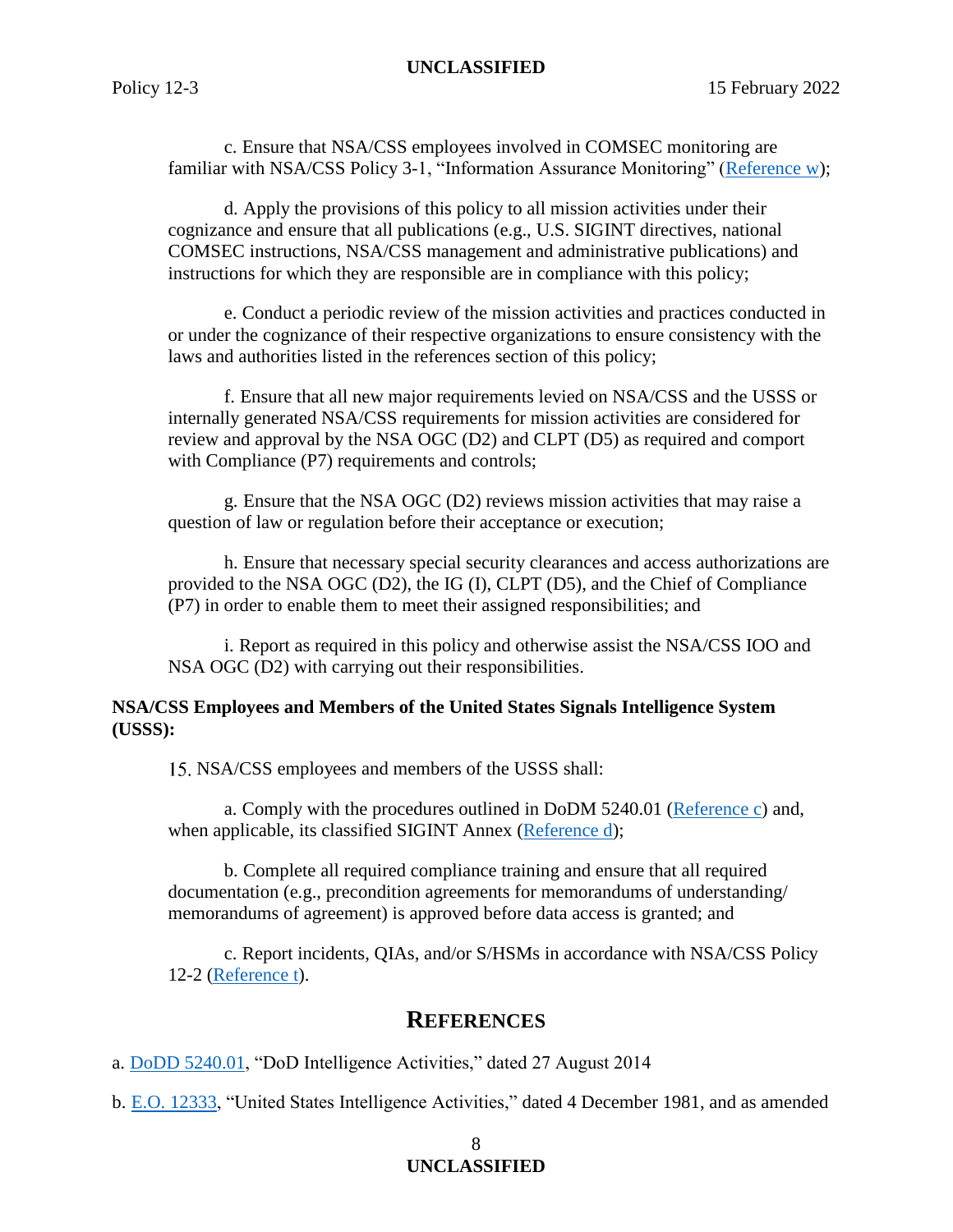<span id="page-8-0"></span>c. [DoDM 5240.0l,](https://policy.sp.web.nsa.ic.gov/PolicyDepot/DoDM%205240.01%2020160808.pdf) "Procedures Governing the Conduct of DoD Intelligence Activities," dated 8 August 2016

<span id="page-8-1"></span>d. [DoDM S-5240.01-A,](https://policy.sp.web.nsa.ic.gov/PolicyDepot/DoDM%20S-5240.01-A%2020210107.pdf) "Procedures Governing the Conduct of DoD Intelligence Activities: Annex Governing Signals Intelligence Information and Data Collected Pursuant to Section 1.7(c) of E.O. 12333," dated 7 January 2021

<span id="page-8-2"></span>e. [NSD 42,](https://policy.sp.web.nsa.ic.gov/PolicyDepot/NSD%2042%2019900705.pdf) "National Policy for the Security of National Security Telecommunications and Information Systems," dated 5 July 1990

<span id="page-8-3"></span>f. [DoDD 5100.20,](https://policy.sp.web.nsa.ic.gov/PolicyDepot/DoDD%205100.20%2020100126.pdf) "National Security Agency/Central Security Service (NSA/CSS)," dated 26 January 2010

<span id="page-8-4"></span>g. ["Foreign Intelligence Surveillance Act of 1978,](https://policy.sp.web.nsa.ic.gov/PolicyDepot/PL%2095-511%2019781025.pdf)" as amended (50 United States Code 1801 et seq.)

<span id="page-8-5"></span>h. E.O. [13587,](https://policy.sp.web.nsa.ic.gov/PolicyDepot/EO%2013587%2020111007.pdf) "Structural Reforms To Improve the Security of Classified Networks and the Responsible Sharing and Safeguarding of Classified Information," dated 7 October 2011

<span id="page-8-6"></span>i. [DoDI 8500.01,](https://policy.sp.web.nsa.ic.gov/PolicyDepot/DoDI%208500.01%2020191007.pdf) "Cybersecurity," dated 14 March 2014

<span id="page-8-7"></span>j. [DoD Chief Information Officer Memorandum,](https://policy.sp.web.nsa.ic.gov/PolicyDepot/DoD%20Chief%20Information%20Officer%20Memorandum.pdf) "NSA Support to the Defense Industrial Base Cybersecurity Program," dated 4 May 2020

<span id="page-8-8"></span>k. [DoDI 8560.01,](https://policy.sp.web.nsa.ic.gov/PolicyDepot/DoDI%208560.01%2020180822.pdf) "Communications Security (COMSEC) Monitoring," dated 22 August 2018

<span id="page-8-9"></span>l. [Intelligence Community Directive 107,](https://policy.sp.web.nsa.ic.gov/PolicyDepot/ICD%20107%2020180228.pdf) "Civil Liberties, Privacy, and Transparency," dated 28 February 2018

<span id="page-8-10"></span>m. [Privacy Act of 1974,](https://policy.sp.web.nsa.ic.gov/PolicyDepot/PL%2093-579%2019740101.pdf) as amended (5 United States Code 552a)

<span id="page-8-11"></span>n. [The National Telecommunications and Information Systems Security Directive No. 600,](https://policy.sp.web.nsa.ic.gov/PolicyDepot/NSTISSD%20600%2019900410.pdf) "Communications Security (COMSEC) Monitoring," dated 10 April 1990

<span id="page-8-12"></span>o. [DoDI 3216.02,](https://policy.sp.web.nsa.ic.gov/PolicyDepot/DoDI%203216.02%2020200415.pdf) "Protection of Human Subjects and Adherence to Ethical Standards in DoD-Conducted and -Supported Research," dated 15 April 2020

<span id="page-8-13"></span>p. [NSA/CSS Policy 10-10,](https://urn.nsa.ic.gov/policy10-10) "Protecting Human Subjects of Research," dated 18 June 2020

<span id="page-8-14"></span>q. [NSA/CSS Policy 12-1,](https://urn.nsa.ic.gov/policy12-1) "NSA/CSS Civil Liberties and Privacy Program," dated 18 November 2021

<span id="page-8-15"></span>r. [Section 2000ee-1, title 42,](https://policy.sp.web.nsa.ic.gov/PolicyDepot/USC%2042%20section%202000ee%2020180119.pdf) United States Code, "Privacy and Civil Liberties Officers," as amended, dated 19 January 2018

<span id="page-8-16"></span>s. [DoDD 5148.13,](https://policy.sp.web.nsa.ic.gov/PolicyDepot/DoDD%205148.13%2020170426.pdf) "Intelligence Oversight," dated 26 April 2017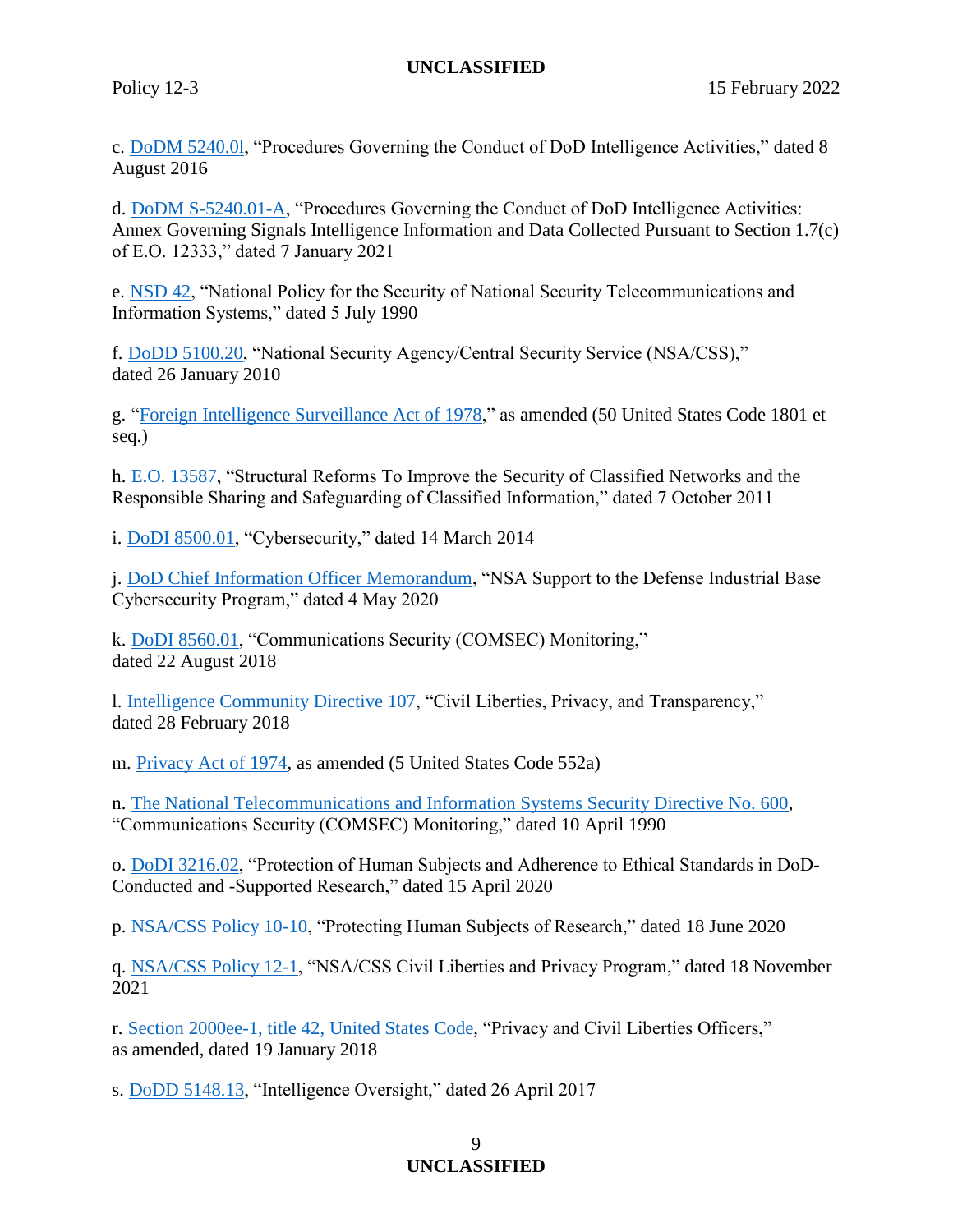<span id="page-9-5"></span>t. [NSA/CSS Policy 12-2,](https://urn.nsa.ic.gov/policy12-2) "NSA/CSS Mission Compliance and Intelligence Oversight," dated 1 March 2021

<span id="page-9-4"></span>u. [NSA/CSS Policy Memorandum 2021-01,](https://urn.nsa.ic.gov/pmemo2021-01) "Special Circumstances: Guidance for Intelligence Collection of U.S. Person Information," dated 10 March 2021

<span id="page-9-6"></span>v. [Inspector General Act of 1978,](https://policy.sp.web.nsa.ic.gov/PolicyDepot/PL%2095-452%2020161216.pdf) as amended

<span id="page-9-7"></span>w. [NSA/CSS Policy 3-1,](https://urn.nsa.ic.gov/policy3-1) "Information Assurance Monitoring," dated 30 October 2020

# **GLOSSARY**

<span id="page-9-3"></span>**administrative purposes**—Information acquired for administrative purposes is information that is received or collected when it is necessary for the administration of NSA/CSS but is not received or collected directly for intelligence purposes. Examples include information about systems administration; the performance of contractors; public affairs and legislative matters, including correspondence files; personnel and training records; and training materials. [\(Reference c\)](#page-8-0)

<span id="page-9-2"></span>**business information**—Under NSA/CSS's authorities to collect, process, analyze, produce, and retain business information, the term "business information" here refers to business-related data/information about people, places, things, rules, events, or concepts used to operate and manage its Enterprise within the confines of its platform boundaries, including such internal administration or management information as network, personnel, medical, administrative, budget, or security records. (Source: [NSA/CSS Policy](https://siteworks.web.nsa.ic.gov/p12/b/#businessinformation) Glossary)

<span id="page-9-1"></span>**consent**—An agreement by a person or organization to permit NSA/CSS to take particular actions affecting that person or organization constitutes consent. Consent should be in written or in electronic form, but may be given orally, unless a specific form of consent is required by law or a particular procedure.

Consent may be implied if adequate notice is provided that a particular action carries with it the presumption of consent to an accompanying action. Consent may also be implied where adequate policy has been published or otherwise articulated.

The NSA General Counsel will determine whether a notice or policy is adequate and lawful before NSA/CSS takes or refrains from taking action on the basis of implied consent. [\(Reference c\)](#page-8-0)

<span id="page-9-0"></span>**cooperating sources**—Persons or organizations who knowingly or voluntarily provide information, or access to information, at the request of NSA/CSS, or on their own initiative are cooperating sources. These sources include government agencies, law enforcement authorities, credit agencies, commercial entities, academic institutions, employers, and foreign governments. [\(Reference c\)](#page-8-0)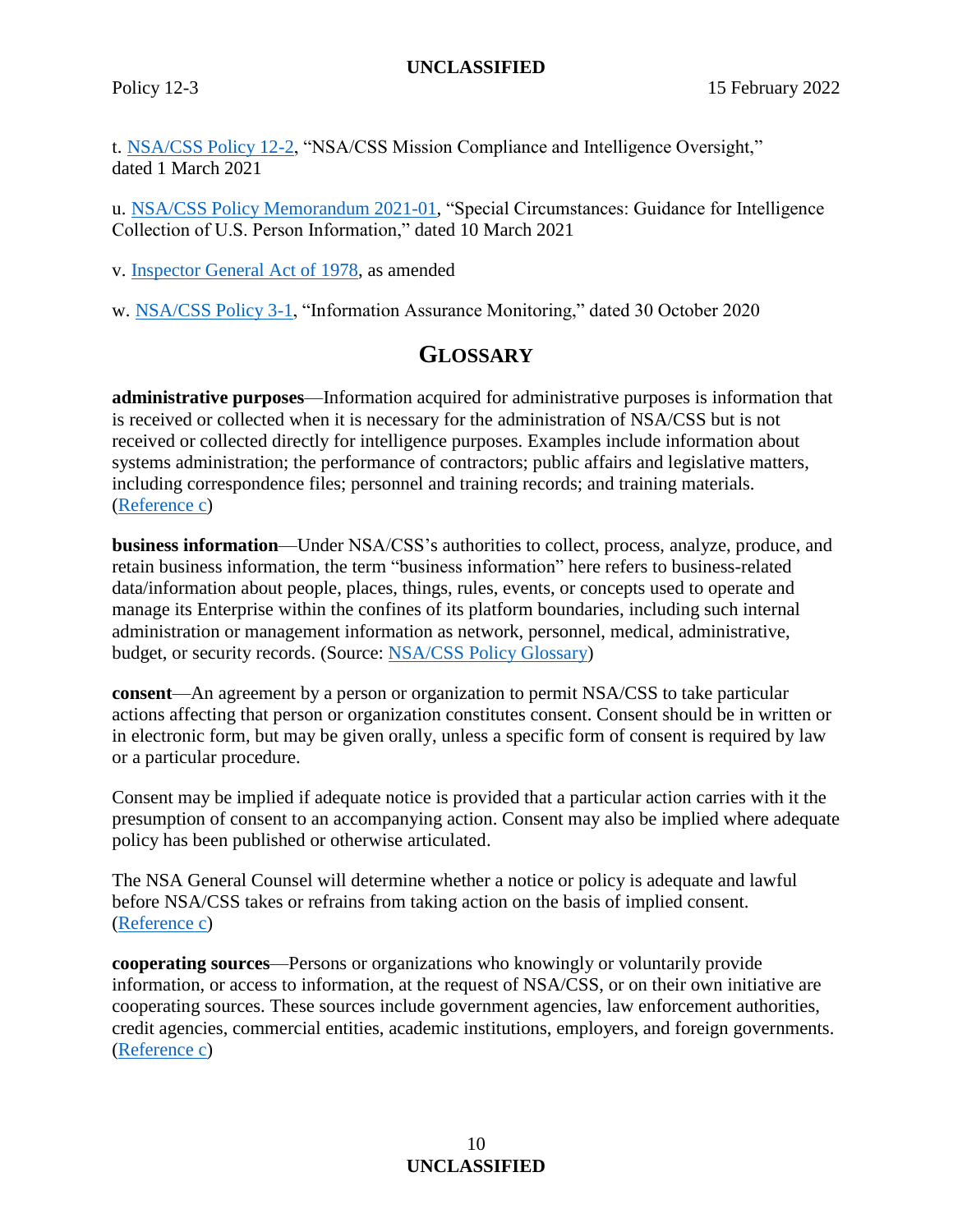<span id="page-10-2"></span>**cryptologic**—related to the collection and/or exploitation of foreign communications and noncommunications emitters, known as signals intelligence, and solutions, products, and services to ensure the availability, integrity, authentication, confidentiality, and nonrepudiation of national security telecommunications and information systems, known as cybersecurity (Source: [NSA/CSS Policy Glossary\)](https://siteworks.web.nsa.ic.gov/p12/c/#Cryptologic)

<span id="page-10-1"></span>**cybersecurity**—prevention of damage to, protection of, and restoration of computers, electronic communications systems, electronic communications services, wire communication, and electronic communication, including information contained therein, to ensure its availability, integrity, authentication, confidentiality, and nonrepudiation (Source: [NSA/CSS Policy](https://siteworks.web.nsa.ic.gov/p12/c/#Cybersecurity6-3)  [Glossary\)](https://siteworks.web.nsa.ic.gov/p12/c/#Cybersecurity6-3)

<span id="page-10-3"></span>**cybersecurity information**—A subset of operations information, cybersecurity information includes cybersecurity data and is acquired from monitoring, assessing, or analyzing national security systems and Department of Defense information systems for the purposes of defending networks, assessing threats, mitigating risk, and providing cryptographic solutions.

<span id="page-10-7"></span>**[directors](https://siteworks.web.nsa.ic.gov/p12/d/#Directors)**—the directors of Workforce Support Activities (A), Business Management and Acquisition (B), Cybersecurity (C), Engagement and Policy (P), Research (R), Operations (X), and Capabilities (Y) (Source: [NSA/CSS Policy Glossary\)](https://siteworks.web.nsa.ic.gov/p12/d/#Directors)

<span id="page-10-4"></span>**electronic surveillance**—This collection technique is the acquisition of a nonpublic communication by electronic means without the consent of a person who is a party to an electronic communication or, in the case of a non-electronic communication, without the consent of a person who is visibly present at the place of communication, but not including the use of radio direction-finding equipment solely to determine the location of a transmitter. Electronic surveillance is also defined in FISA (the Foreign Intelligence Surveillance Act of 1978) [\(Reference g\)](#page-8-4), and where these procedures reference that definition, FISA should be consulted. [\(Reference c\)](#page-8-0)

<span id="page-10-6"></span>**incident**—any NSA/CSS mission or mission-related activity that may deviate from laws, Executive orders, and policies governing signals intelligence and/or cybersecurity mission activities and that must be reported immediately upon recognition using the Agency-approved incident management tool ("go IRT") (Source: [NSA/CSS Policy Glossary\)](https://siteworks.web.nsa.ic.gov/p12/i/#Incident12-2)

<span id="page-10-5"></span>**information supporting cryptologic operations (ISCO)**—A subset of operations information and operations data, ISCO is acquired under NSA/CSS authorities (e.g., Executive Order 12333, National Security Directive 42), and is publicly available, provided from cooperating sources (i.e., commercially acquired or voluntarily provided to NSA/CSS) or collected through any other techniques authorized pursuant to NSA/CSS authorities, excluding electronic surveillance and monitoring of national security systems and Department of Defense systems. This definition excludes signals intelligence (SIGINT) information (including consensual SIGINT collection) and cybersecurity information.

<span id="page-10-0"></span>**NSA/CSS employee**—a person employed by, assigned or detailed to, or who otherwise conducts authorized mission activities on behalf of NSA/CSS or in fulfillment of the responsibilities of the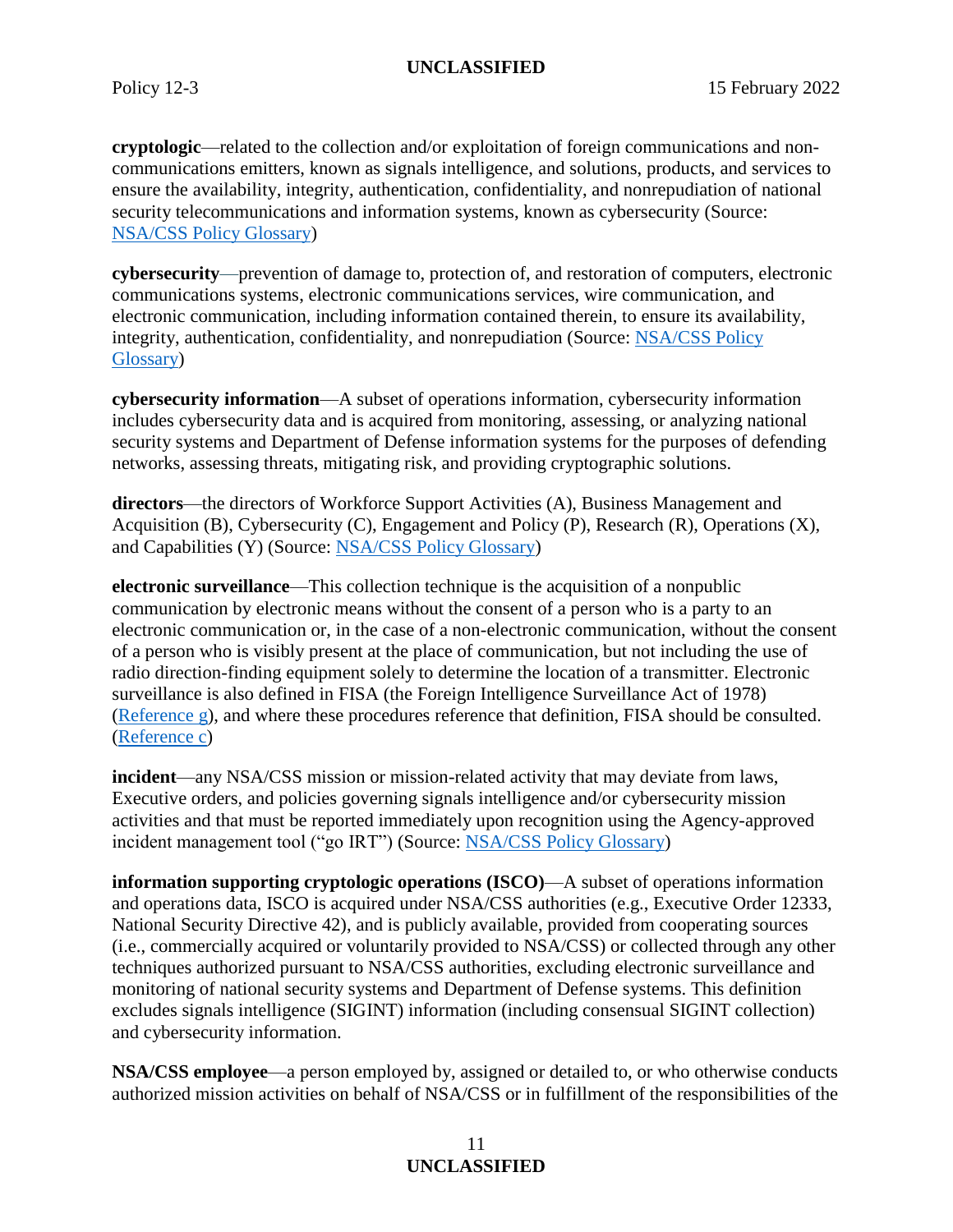National Manager for National Security Systems (Derived from [Reference c,](#page-8-0) General Provisions section and definition of Defense Intelligence Component employee)

<span id="page-11-0"></span>**NSA/CSS mission and mission-related activities**—activities conducted under the authority, direction, or control of the Director, NSA/Chief, CSS, including signals intelligence and/or cybersecurity operations and all activities needed to support those mission areas (Source: [NSA/CSS Policy Glossary\)](https://siteworks.web.nsa.ic.gov/p12/n/#NSACSS_Mission_Related_Activities)

<span id="page-11-4"></span>**[operations data](https://siteworks.web.nsa.ic.gov/p12/o/#operationsdata)**—Under NSA/CSS's authorities to collect, process, analyze, produce, retain, and disseminate, operations data refers to the individual numbers, characters, images, or other method of recording, in a form suitable for communication, interpretation, or processing, which can be assessed by a human or entered into a computer, stored or processed on a computer, or transmitted on some digital channel. Operations data is provided to, or acquired, generated, or otherwise collected by, NSA/CSS organizations under NSA/CSS authorities for cryptologic mission and related purposes, including information for research, development, test, mission management, and training purposes. (Source: [NSA/CSS Policy Glossary\)](https://siteworks.web.nsa.ic.gov/p12/o/#operationsdata)

<span id="page-11-3"></span>**[operations information](https://siteworks.web.nsa.ic.gov/p12/o/#OperationsInformation)**—Under NSA/CSS's authorities to collect, process, analyze, produce, retain, and disseminate, operations information refers to cryptologic and cryptologic-related information, including foreign intelligence and counterintelligence. This definition also includes operations data or information acquired or collected in order to protect and defend national security systems and Department of Defense networks. Operations information implies interpretation of operations data to produce facts and other products and services. Operations information implies interpretation of operations data to produce facts and other products and services includes SIGINT (signals intelligence) information, cybersecurity information, and information supporting cryptologic operations. Operations information does not include such internal administration or management information as personnel, medical, administrative, budget, or security records. (Source: [NSA/CSS Policy Glossary\)](https://siteworks.web.nsa.ic.gov/p12/o/#OperationsInformation)

<span id="page-11-5"></span>**[questionable intelligence activity](https://siteworks.web.nsa.ic.gov/p12/q/#QuestionableIntelligenceActivity) (QIA)**—any intelligence or intelligence-related activities in which there is a reason to believe that such activity may be unlawful or contrary to an Executive order, Presidential directive, Intelligence Community directive, or applicable Department of Defense policy governing that activity (Source: [NSA/CSS Policy Glossary\)](https://siteworks.web.nsa.ic.gov/p12/q/#QuestionableIntelligenceActivity)

<span id="page-11-1"></span>**signals intelligence (SIGINT)**—a category of intelligence comprising, either individually or in combination, all COMINT (communications intelligence), ELINT (electronic intelligence), and FISINT (foreign instrumentation signals intelligence), however transmitted (Source: [DoDI O-3115.07,](https://policy.sp.web.nsa.ic.gov/PolicyDepot/DoDI_O-3115.07p_Ch2_20200825.pdf) "Signals Intelligence," dated 15 September 2008)

<span id="page-11-2"></span>**signals intelligence (SIGINT) information**—A subset of operations information, SIGINT information, which includes SIGINT data, is acquired by electronic surveillance.

<span id="page-11-6"></span>**significant or highly sensitive matter (S/HSM)**—An S/HSM is an intelligence or intelligencerelated activity (regardless of whether the intelligence or intelligence-related activity is unlawful or contrary to an Executive order, Presidential directive, Intelligence Community (IC) directive,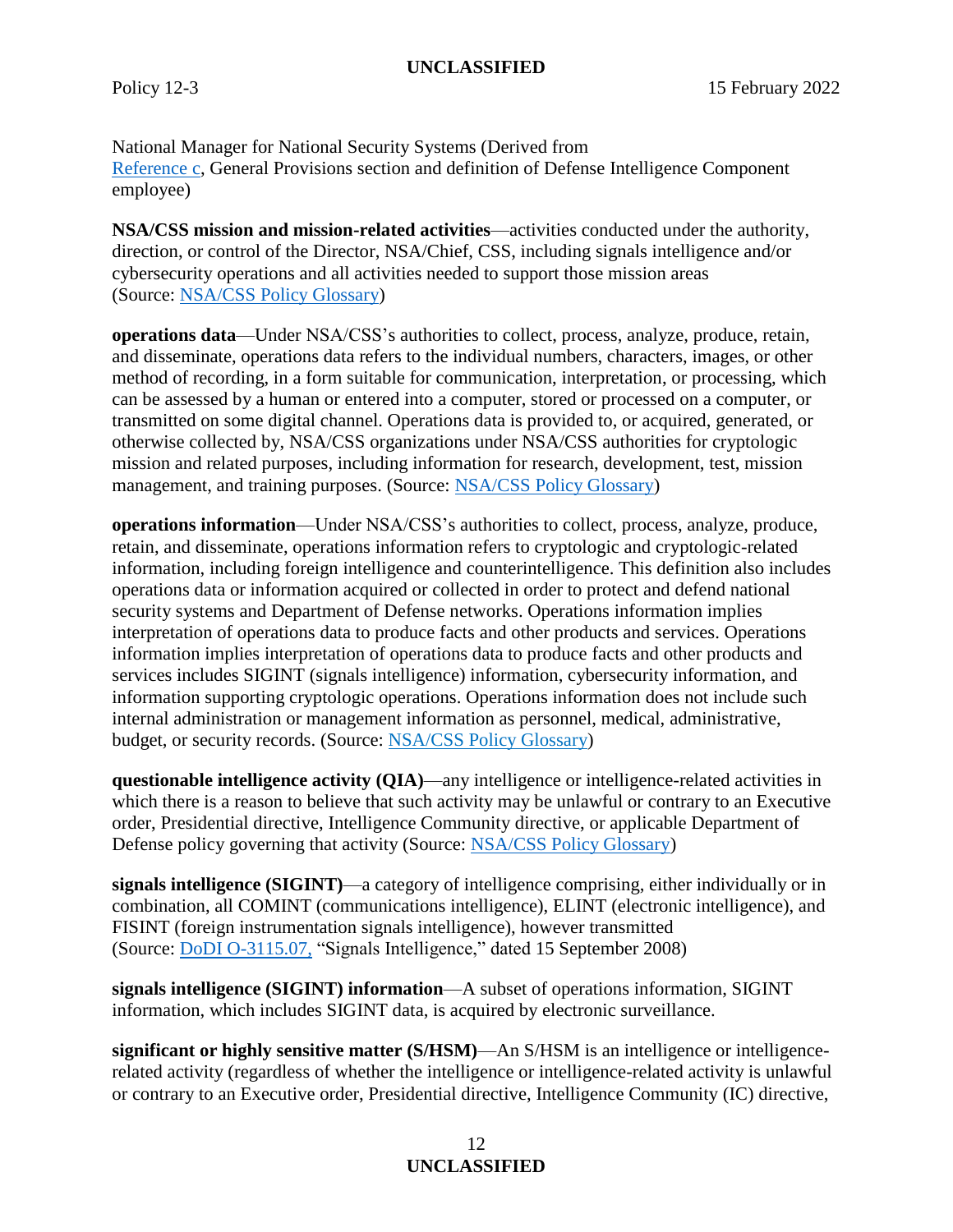or Department of Defense policy), or serious criminal activity by intelligence personnel that could impugn the reputation or integrity of the IC, or otherwise call into question the propriety of intelligence activities. Such matters might involve actual or potential congressional inquiries or investigations; adverse media coverage; impact on foreign relations or foreign partners; and systemic compromise, loss, or unauthorized disclosure of protected information. (Source: [NSA/CSS Policy Glossary\)](https://siteworks.web.nsa.ic.gov/p12/s/#SignificantOrHighlySensitiveMatter(S/HSM))

<span id="page-12-2"></span>**United States Signals Intelligence System (USSS)**—The organization unified under the DIRNSA/CHCSS's authority to conduct signals intelligence (SIGINT), the USSS includes NSA and components of the military services (including the U.S. Coast Guard) that are authorized to conduct SIGINT activities and such other entities authorized by the Secretary of Defense or the Director, NSA to conduct SIGINT activities pursuant to section 1.7(c)(2) of Executive Order 12333. The USSS does not include foreign cryptologic partners. A Department of Defense component is not to be considered part of the USSS with respect to its non-SIGINT activities, and such activities are not governed by the SIGINT Annex. [\(Reference d\)](#page-8-1)

<span id="page-12-1"></span>**U.S. person (USP)**—includes:

- a. A U.S. citizen;
- b. An alien known by the NSA/CSS to be a permanent resident alien;
- c. An unincorporated association substantially composed of U.S. citizens or permanent resident aliens;
- d. A corporation incorporated in the United States, except for a corporation directed and controlled by a foreign government or governments. A corporation or corporate subsidiary incorporated abroad, even if partially or wholly owned by a corporation incorporated in the United States, is not a U.S. person;
- e. A person or organization in the United States is presumed to be a USP unless specific information to the contrary is obtained. Conversely, a person or organization outside the United States or whose location is not known to be in the United States is presumed to be a non-USP, unless specific information to the contrary is obtained. [\(Reference c\)](#page-8-0)

<span id="page-12-0"></span>

| Date            | Approved by                                                          | <b>Description</b>                                                                                                                                                                                                                         |
|-----------------|----------------------------------------------------------------------|--------------------------------------------------------------------------------------------------------------------------------------------------------------------------------------------------------------------------------------------|
| 10 January 2022 | Paul M. Nakasone,<br>General, U.S. Army;<br>Director, NSA/Chief, CSS | Policy reissuance; supersedes NSA/CSS<br>Policy 1-23, "Procedures Governing<br>NSA/CSS Activities That Affect U.S.<br>Persons," dated 27 August 2020, and<br>NSA/CSS Policy Memorandum 2018-02,<br>"Guidance for NSA/CSS Non-Intelligence" |

# **DOCUMENT HISTORY**